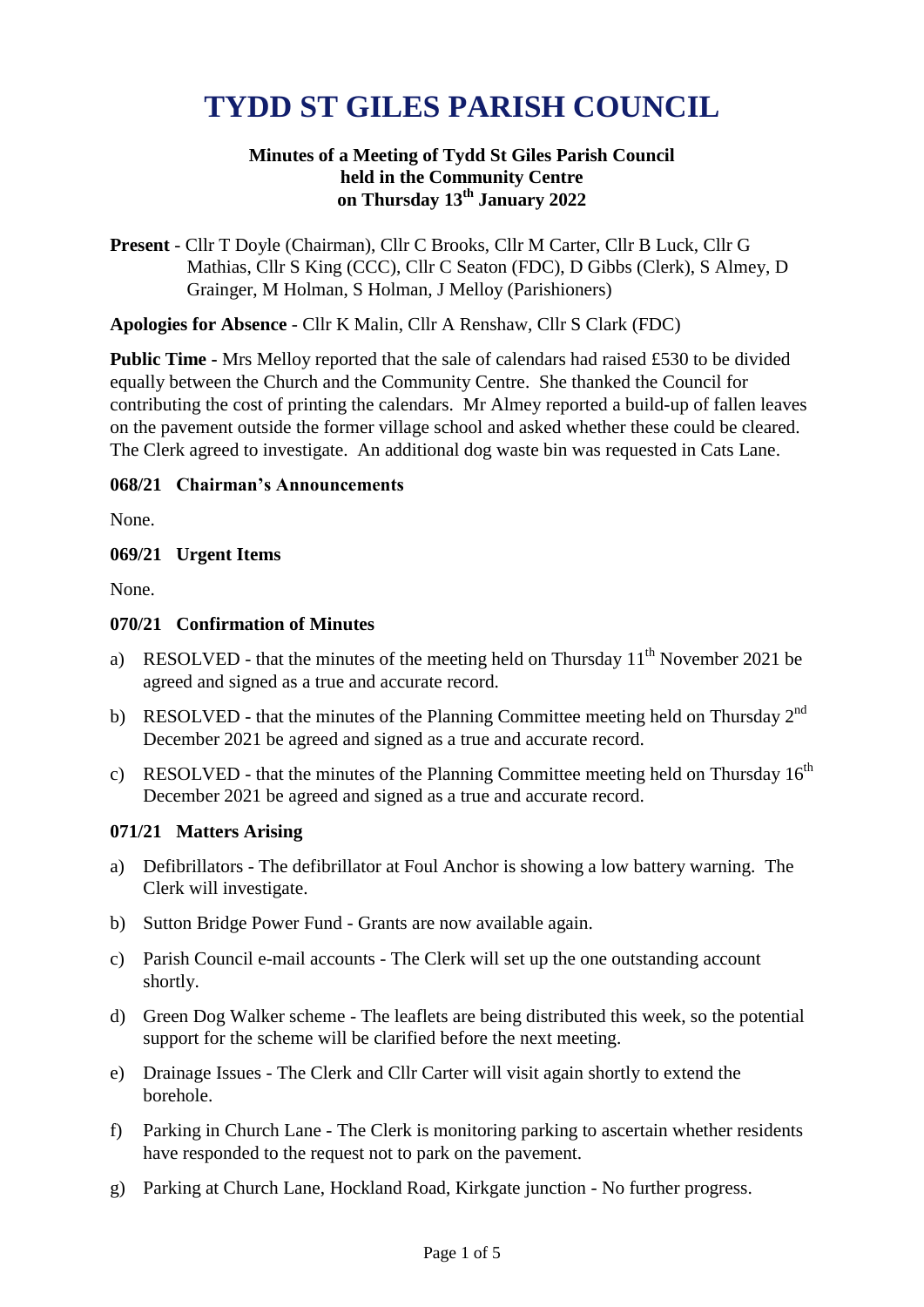- h) Local Highway Improvements The assessment panel will meet to consider the application for 2022/23 on 2<sup>nd</sup> February. The meeting with the Leader of the County Council to discuss the LHI scheme will be arranged shortly.
- i) Dog waste bins The new bin for Hall Bank has been ordered. Members agreed to identify a suitable location for an additional bin in Cats Lane.
- j) Damage to play equipment The damaged item will be repaired tomorrow.
- k) Maintenance of the churchyard The Clerk has been unable to contact the Community Payback team and has asked the Police & Crime Commissioner's office for up-to-date contact details.
- l) Allotments Further research is needed. If the Council resolves to provide allotments, budgetary provision will be required for 2022/23.
- m) Foul Anchor notice board The area adjacent to the war memorial could be improved to provide a location for the notice board, a bench and a bin. This could be another Community Payback project.

## **072/21 Police Matters**

The Clerk reported that he had attended a meeting with the Neighbourhood Sergeant. Inspector Lombardo has been seconded to Peterborough and replaced by Inspector Morris, who has previous experience of policing in Fenland. The recent burglary in Sapphire Close is still under investigation, but is considered to be a one-off incident. The Police have offered to their support in looking out for inconsiderate dog walking on the North Level Main Drain. Neighbourhood Watch has new online resources on anti-social behaviour and preventing burglary.

## **073/21 Cambridgeshire County Councillor Report**

Cllr King reported that the new joint administration will continue with the commitment to allocate nearly £30 million of additional funding for highways, footpaths and drainage. The budget for the new financial year will also include £5 million for community capital projects. Cllr Doyle suggested that the Council might consider this funding for projects relating to the Community Centre or children's play equipment.

The Highways and Transport Committee has agreed to the creation of a design guide for public rights of way to ensure that they meet the needs of all users. This resulted from Cllr King's intervention regarding the hard surfacing of paths making them unsuitable for equestrians.

## **074/21 Fenland District Councillor Reports**

Cllr Seaton reported that the District Council has endorsed the proposal to increase the number of councillors from 39 to 42. If adopted by the Boundary Commission, this would result in Leverington being removed from Roman Bank ward to become part of a new Wisbech ward, Parson Drove becoming part of Roman Bank and the number of members being reduced from three to two, to take effect at the next district elections in May 2023. The District Council's share of the Council Tax will remain the same for the next financial year.

# **075/21 Clerk's Report**

The Clerk reported on meetings attended and correspondence received since the last meeting.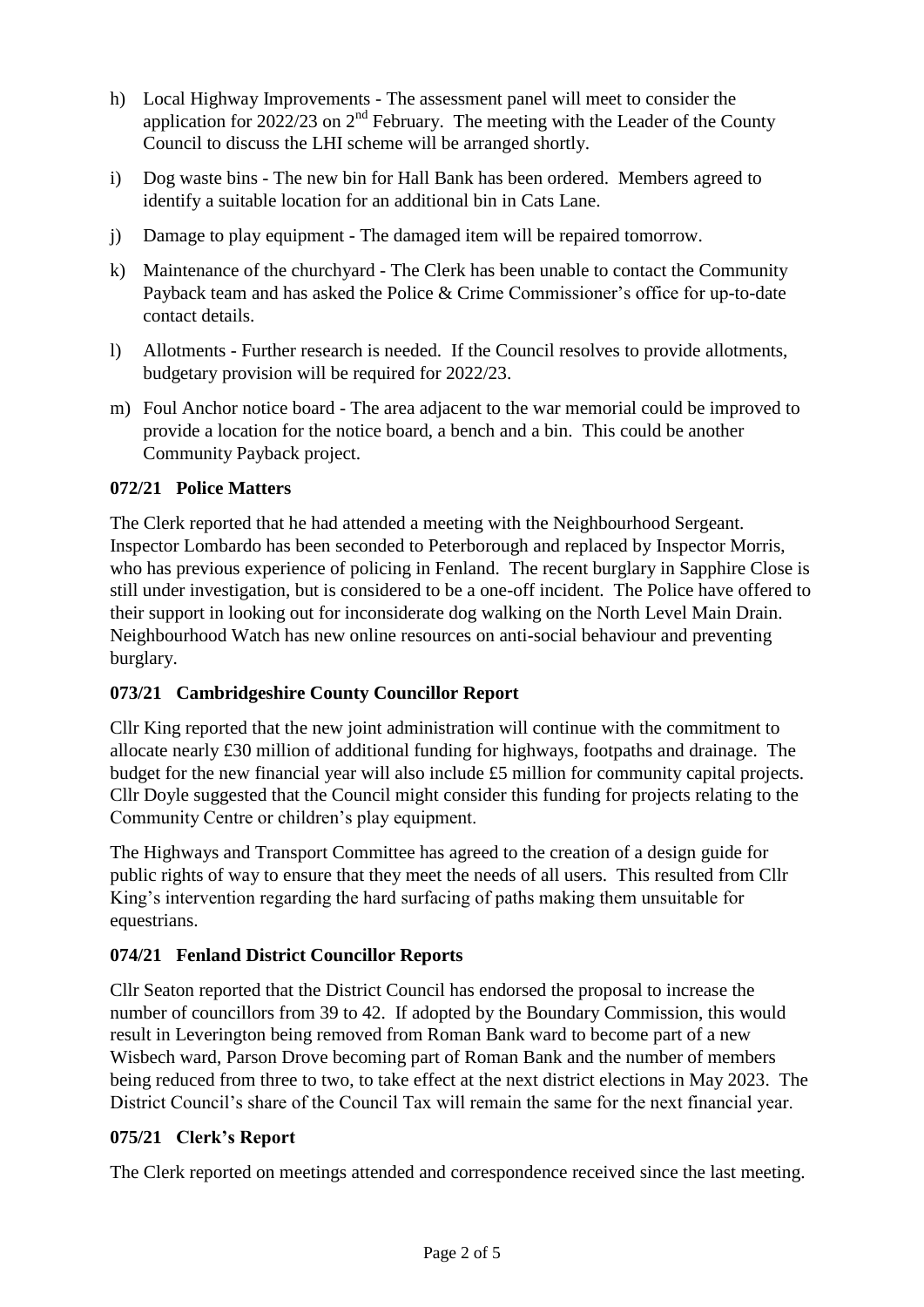# **076/21 Play Area Working Group**

No developments since the last meeting. A timetable of meetings will be published for the year.

## **077/21 Data Gathering and Digital Mapping**

Cllr Luck reported on progress regarding the online mapping of Council assets and circulated copies of a data handbook that brings together various data sets relating to the parish.

#### **078/21 Member and Parishioner Issues**

- a) Trees in High Broadgate Cllr Carter has obtained a quotation for the removal of a cherry tree and reduction of an oak, a maple and a cherry, plus either reduction or removal of a silver birch. Further quotes will be obtained.
- b) Dog bin in High Broadgate A resident has asked whether the dog bin near the junction of Hockland Road could be replaced with a litter bin. Members discussed this and agreed to place a litter bin alongside the existing dog bin.
- c) North Level Main Drain permissive path Following a number of incidents of dogs chasing sheep and the inconsiderate and confrontational behaviour of dog owners, the North Level District Internal Drainage Board has reluctantly decided to close the permissive path. The Clerk reported that discussions will take place in the spring to ascertain whether future re-opening may be possible.
- d) Crown & Mitre public house Members acknowledged that the Crown & Mitre is an important community asset and resolved to apply for Asset of Community Value designation to allow the community to consider options to purchase the site if it is to be sold at any time in the future. The Clerk will write to the current owner to invite them to comment on this decision before an application is submitted.
- e) The Queen's Platinum Jubilee celebrations The Jubilee provides an opportunity for community celebration and the Council confirmed its wish to see suitable events taking place in the village. Members agreed to arrange a meeting of all community groups to discuss their plans and encourage joint working.
- f) Annual Parish meeting The Clerk suggested that the event could be used to bring together speakers from statutory and voluntary bodies to discuss issues relevant to parishioners. Members agreed to this approach and asked the Clerk to make the necessary arrangements.

#### **079/21 Policies and Procedures**

Members considered the following draft policy and procedure documents prepared by the Clerk:-

- a) Data protection policy.
- b) Publication scheme.

They resolved to adopt both documents.

#### **080/21 Portfolio Responsibilities**

The Chairman proposed that this item be deferred and discussed individually prior to the next meeting and members agreed.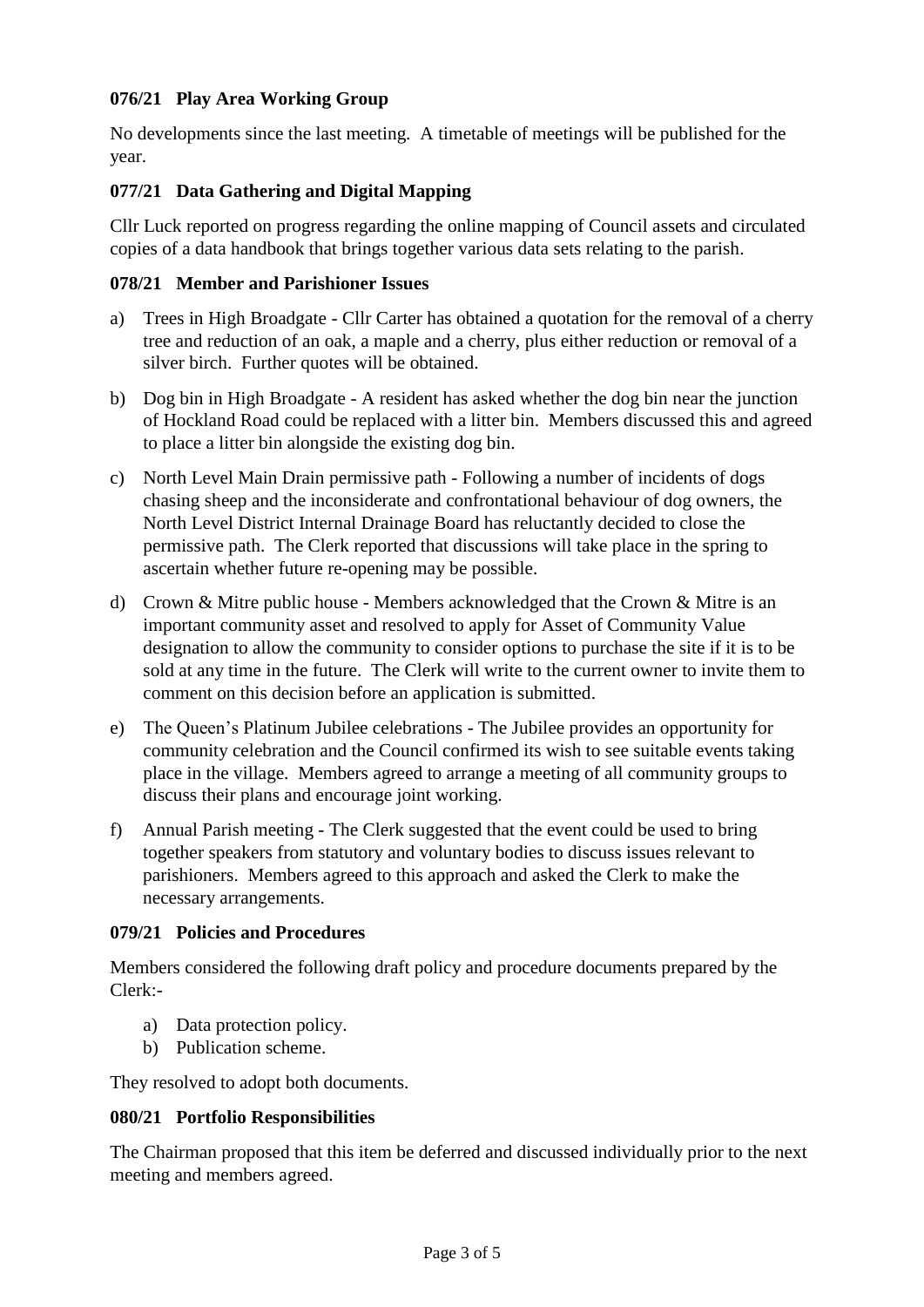#### **081/21 Finance**

a) The Clerk presented the financial statement as at the end of December, showing income of £20,444.00, expenditure of £23,514.21, resulting in a shortfall of £3,070.21, and funds held of £36,004.92.

|    | b) Members noted the following sum received since the last meeting:-                             |            |
|----|--------------------------------------------------------------------------------------------------|------------|
|    |                                                                                                  | 0.52       |
| c) | Members ratified the following payments made since the last meeting:-                            |            |
|    |                                                                                                  | 716.03     |
|    |                                                                                                  | 621.94     |
|    |                                                                                                  | 86.40      |
|    |                                                                                                  |            |
|    |                                                                                                  | £ 1,519.57 |
| d) | Members approved the following payments:-                                                        |            |
|    |                                                                                                  | 716.03     |
|    |                                                                                                  |            |
|    | £                                                                                                | 788.03     |
| e) | Members reviewed the draft budget for 2022/23. They resolved to allocate the following<br>sums:- |            |
|    |                                                                                                  |            |
|    |                                                                                                  |            |
|    |                                                                                                  |            |
|    |                                                                                                  |            |
|    |                                                                                                  |            |

They further resolved to phase the street light replacement programme over two years, reducing the sum allocated from £14,700 to £7,350.

Foul Anchor..............................................................................................................£ 1,500.00

£17,300.00

Members resolved to increase the precept to £15,000, leaving a deficit of £14,927 to be taken from the Council's reserves.

#### **082/21 Planning**

Members considered the following application:-

F/YR21/1517/O - Erect 1 x dwelling (outline application with all matters reserved) - Land West of The Cottage, Sees Lane, Four Gotes

It was noted that the Council has previously offered no objection to a similar proposal under reference F/YR21/0409/F.

Sees Lane lies in a location defined as Elsewhere in the Fenland Local Plan and this proposal is therefore contrary to policy LP3 in this regard. Notwithstanding this, the development site has the characteristics of an infill opportunity in an otherwise continually-developed rural streetscape, characterised by unique detached properties centrally-located in larger than average plots. The proposed development shares these characteristics and is in keeping with its location. Members noted that the proposed development has six letters of support from